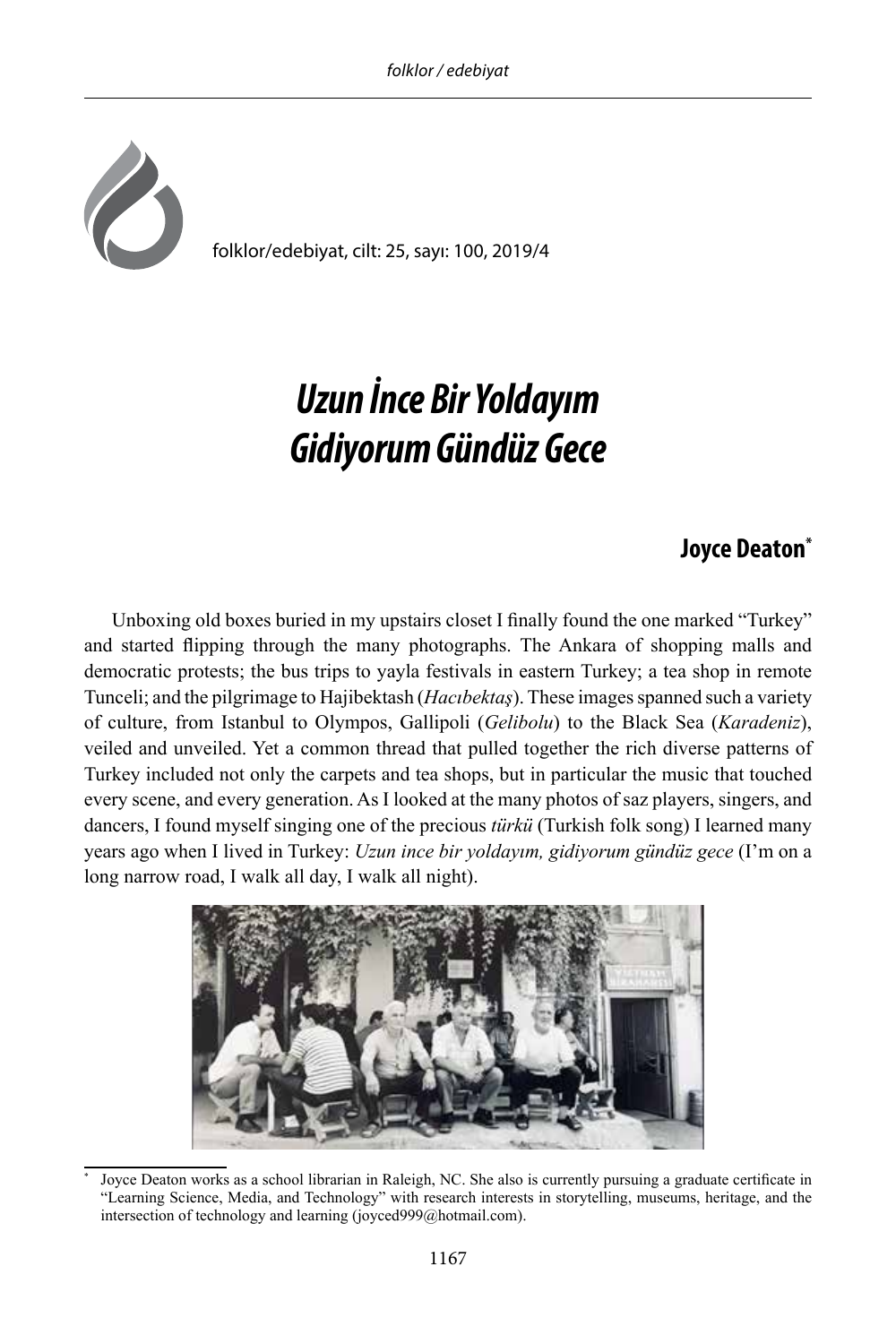## *folklor / edebiyat*

I met İlhan Başgöz in 2000 by chance as we walked on one of the many paths that crisscrossed the Bilkent University campus outside of Ankara. I was a visiting lecturer in the humanities department at Bilkent, and had just completed my MA in Japanese studies in the US with an emphasis on Japanese folklore and modernization. The happy coincidence sparked a friendship and numerous conversations about folklore and music in Turkey. Dr. Başgöz gave me a copy of his book, *Turkish Folklore and Oral Literature* which he kindly signed. I read it immediately and felt deeply honored to have a rare chance to ask questions of this esteemed folklorist and academic. We would meet for tea or coffee; he told me about the *Alevi* and Âşık Veyse*l*, and he invited me to parties where I was awe-struck by superb saz players and the singing! These opportunities were priceless treasures from my three years living in Turkey.



Pilgrimage is the theme of my academic work as well as my documentary photography and film making projects. As I learned more about the annual pilgrimage to Hajibektash I realized that this friendship with Dr. Başgöz was true synchronicity at its best. Before long our conversations seamlessly evolved into a creative collaboration to capture in film the story of Haji Bektash and Alevi as pilgrimage. I came to realize that the folklore traditions in Turkey possessed not just a particular historical meaning to a single community, but contained a universal significance that so many people, including myself, could identify with, and which ultimately become iconic of Turkish culture.

Taking notes while Dr. Başgöz explained his cinematic vision for this film, I quickly discovered that his incredible academic discipline was matched only by a creative genius for storytelling and an ageless spirit. While the film, "The Doves of Haji Bektash" was never completed, the experience sparked an unforgettable journey for myself, allowing me to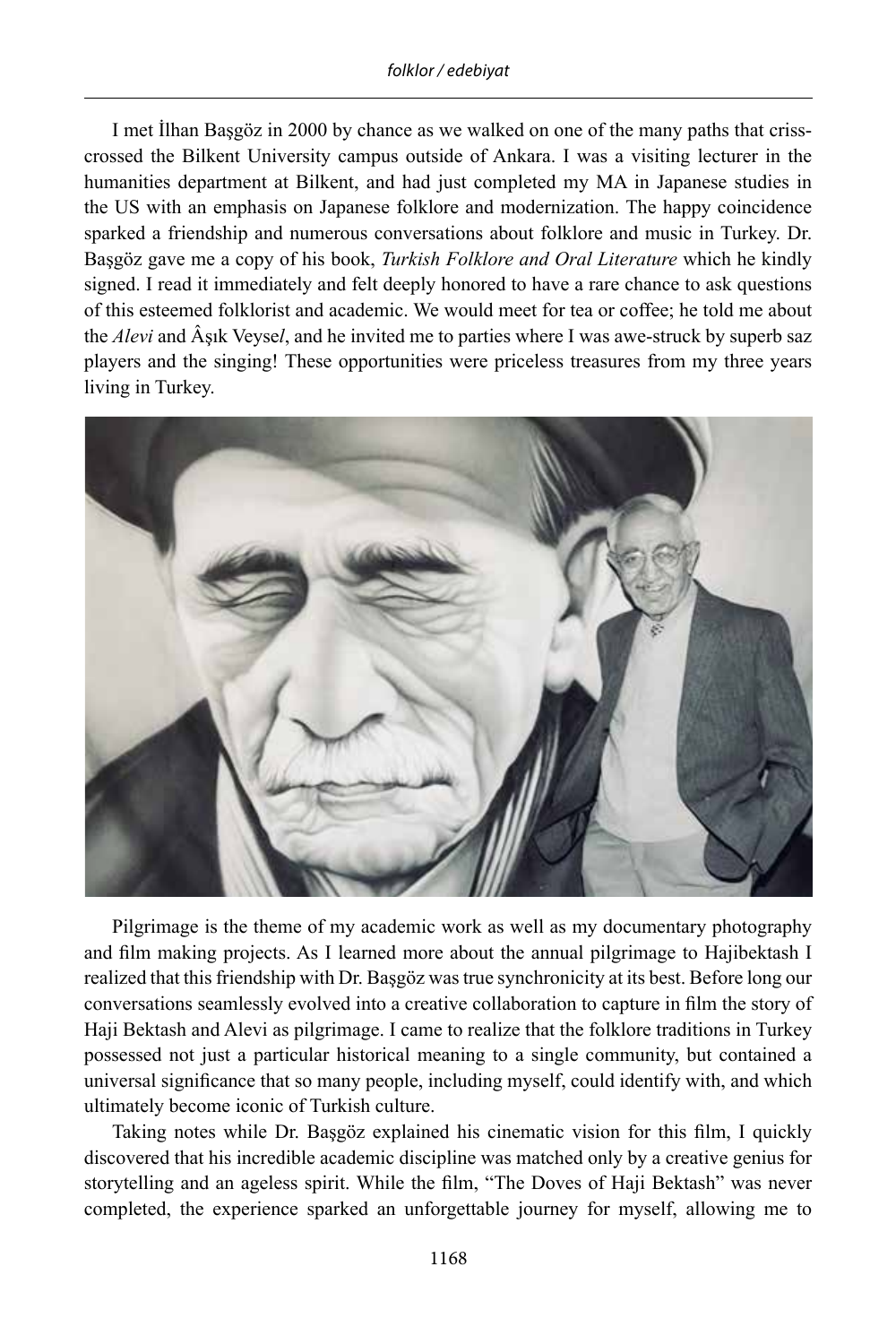connect further to the Alevi community at Hajibektash, but also a wide assortment of people, traditions, folklore, song and community in Turkey.

During the summer of 2001 I joined the summer folklore camp at Gure (*Güre*) that Dr. Başgöz established. This gathering of some of the best and brightest young college students and teachers passionate about Turkish folk lore was full of storytelling, laughter, food, and wonderful connection. I am not sure how many men joined our group... but it seemed more like a harem of women who all clustered around *Hoca*, awaiting the next story. I remember the particular musical cadence that was unique to the telling of stories in Turkish, with a vocal rise and fall, always ending with a rising hold of a word at the end of a phrase. I remember how Dr. Başgöz would raise a hand to help hold the phrase. The raised eyebrows and beeming smile would punctuate the end of the story. My Turkish was not good enough to understand all the words, but in my heart I felt the stories. We were in the presence of a master storyteller!



The following year I took a semester off from teaching to travel through Turkey at the time of the yayla festivals. I took my DAT recorder and made recordings like an Alan Lomax of Turkey. I visited Dr. Başgöz in Van where he was on faculty. He took us to a tea house where saz players would engage in song competition, a rare happening in modern Turkey. On another part of my journey, I was at a yayla festival and found myself sitting amongst a group of men on a hill recording a song competition between two saz players. After the competition, a friend of mine couldn't wait to explain to me that I became a subject of the impromptu lyrics that these two dueling minstrels were performing.

My pilgrimage through Turkey allowed me a beautiful journey meeting all kinds of people, and their traditions. I remember encountering the high energy dancing set to the kemenche in a remote mountain village on the Black Sea; and amazed to see and hear the Turkish bagpipe, the tulum; and photographing a gypsy wedding party near Gure. On my many journeys in Turkey, one of my favorite photographs was of a blind female saz player near Hajibektash. The passion in which she sang was striking, not to mention her presence. She was not on a main stage at the Hajibektash festival, but just a solitary performer on the outskirts of the big event.